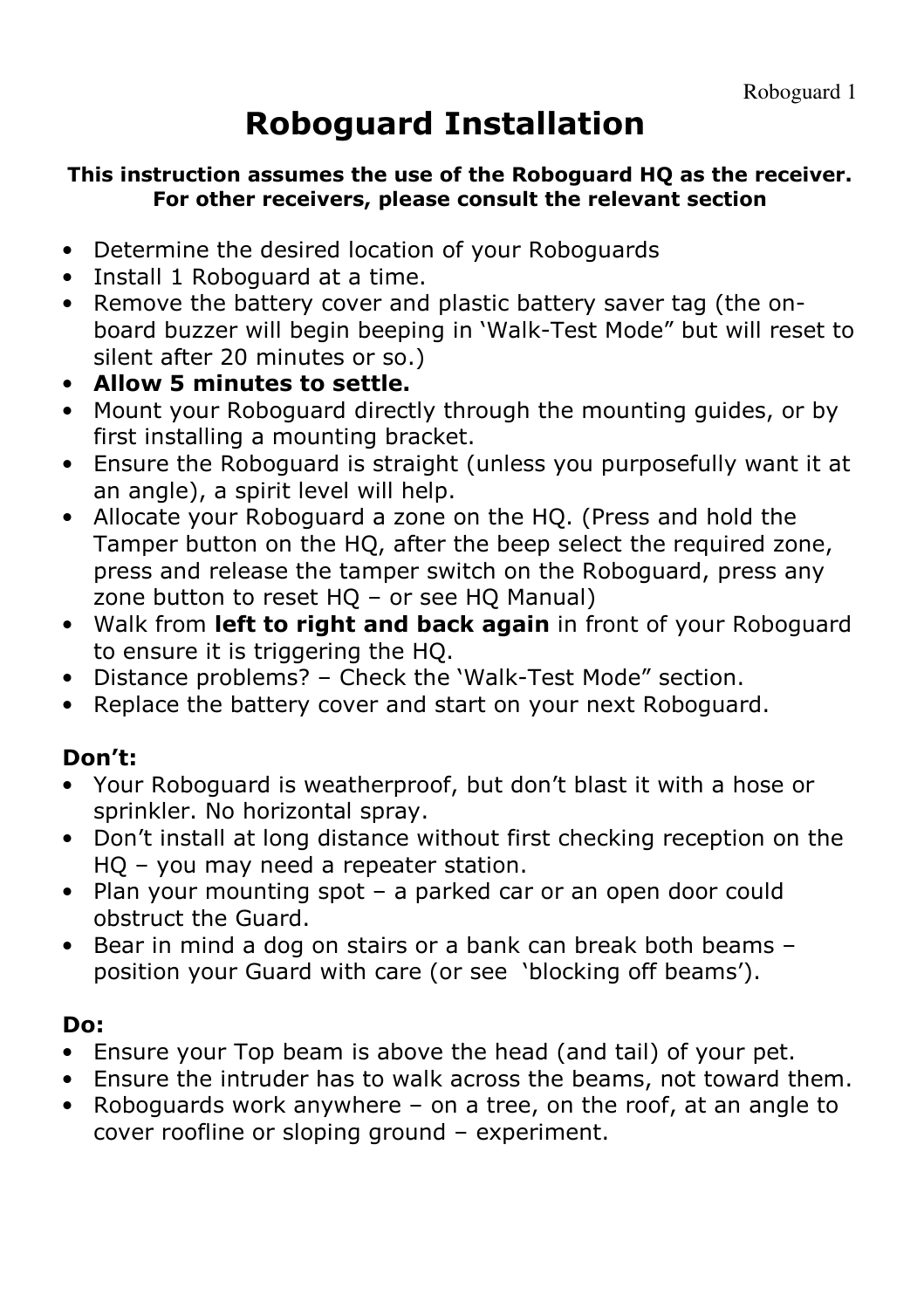### Walk Test Mode Setting up the beam array for optimal performance

After mounting your Roboguard make sure it is detecting intruders. If its range seems very short you will need to adjust the beams to make them level with the ground and parallel to each other.

'Walk Test' allows you to hear the beams as they detect, and make these adjustments.

#### Remember both top and bottom beams need to be broken for the roboguard to detect intruder.



1. Remove the battery cover from the Roboguard, or press and release the tamper switch - the on-board buzzer will activate for about 20 minutes before going silent again.

2. Ensure that the securing screw of both

top and bottom sensor boxes is over the middle line of the adjustment slot (see picture).

- 3. The Roboguard will now buzz once for every time the bottom sensor detects, and twice for every time the top sensor detects. You should hear three 'buzzes' – which means that both sensors are detecting.
- 4. Walk across the path of the beams, from left to right and **back again**, and keep increasing the distance between you and the Roboguard. If you walk straight towards a guard it is not very efficient and will only detect at close range.
- 5. If only 1 'buzz' is heard, only the bottom sensor is detecting you and the top beams are most probably adjusted too high.
- 6. Top Sensor: Loosen the retaining screw. Sliding the box up will lower the beam, pulling it down will raise the beam (seesaw effect), 1mm adjust will move the beam 1 metre up or down over 10 metres, so make slight adjustments until you hear the beam strike you. Tighten the retaining screw.
- 7. Follow the same instructions if only the top sensor is detecting you, this time moving the bottom sensor box.
- 8. Work slowly and methodically and check every beam in the pattern. Pause for 2 seconds between 'buzzes' to catch the next beam.
- 9. Note: move slowly if only 1 sensor is detecting you the roboguard takes longer to react (it is waiting for the other sensor to detect).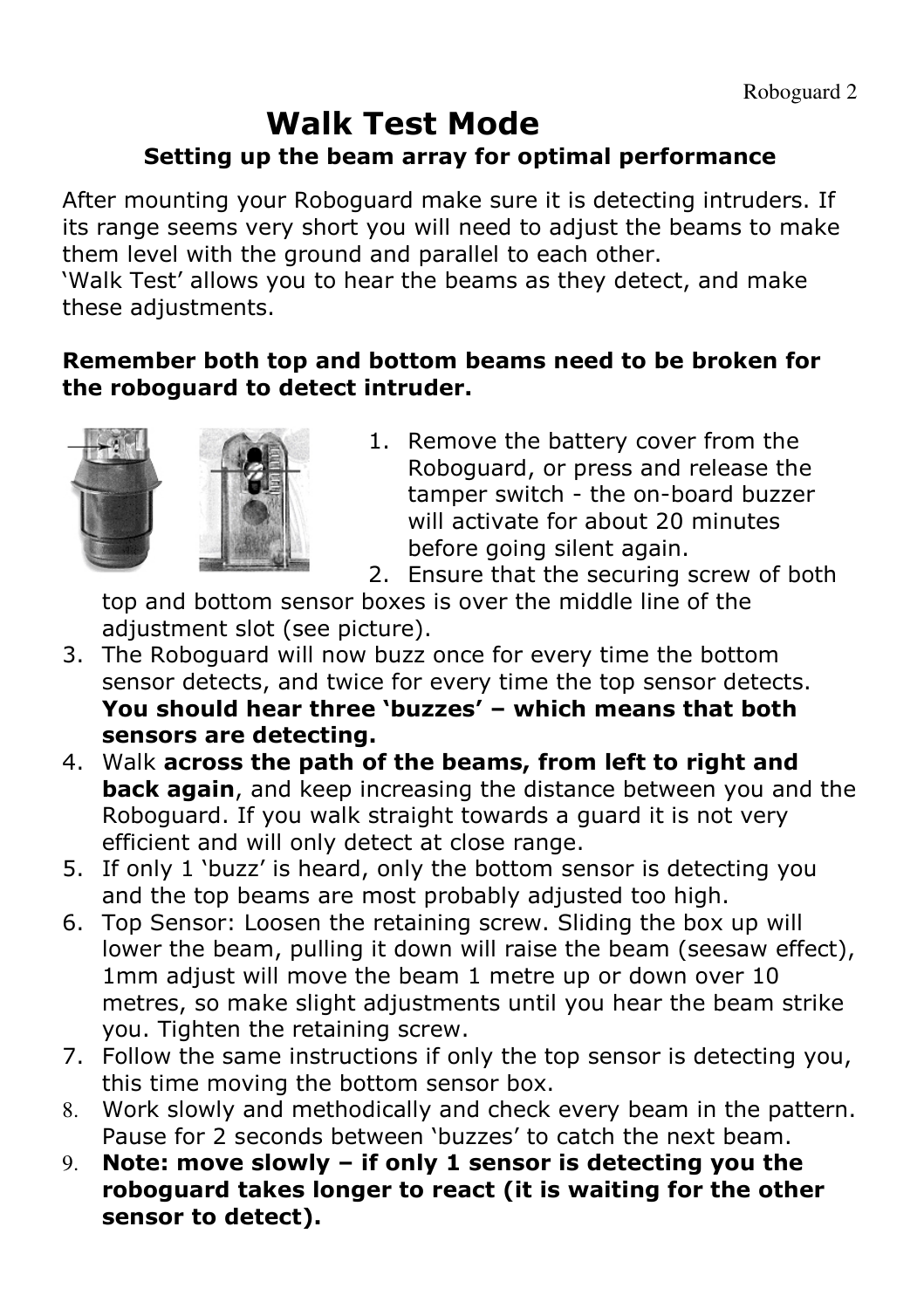### Roboguard Configuration

Each Roboguard can be set up to work best in specific locations by activating different modes.

The default setting is switch 1, ON, all others, OFF.

The mode switches are located on the computer board inside the bottom sensor box.

Remove the bottom sensor screw and pull the box out of the lens holder using your thumb and index finger. Open the sensor box to locate the switches (see below). It is not necessary to unplug the box. The 5-way switch is programmed with the following functions:



**Bottom Sensor Box** 

#### SWITCH 1: INSTANT DELAYED MODE

OFF = The Roboguard will detect three successive intruder signals, then go silent until it has a period of around 30 seconds of no movement before it becomes active again. This is good for high traffic areas. This mode is highly recommended as it saves battery power, and it alleviates the problem of switching off guards. You can leave the guards on all the time without getting annoyed.

ON = The guard will send a signal instantly whenever it detects an intruder.

SWITCH 2: DOUBLE DETECT MODE

 $OFF = Normal$ 

 $ON =$  Instructs the quard to verify the intruder by waiting for two detections before sending a signal. Good for areas where there is large foliage.

#### SWITCH 2 AND 3 ON: V DETECTION MODE

Instructs the guard to verify the intruder by waiting for two detections from one sensor and another from the other sensor before sending a signal.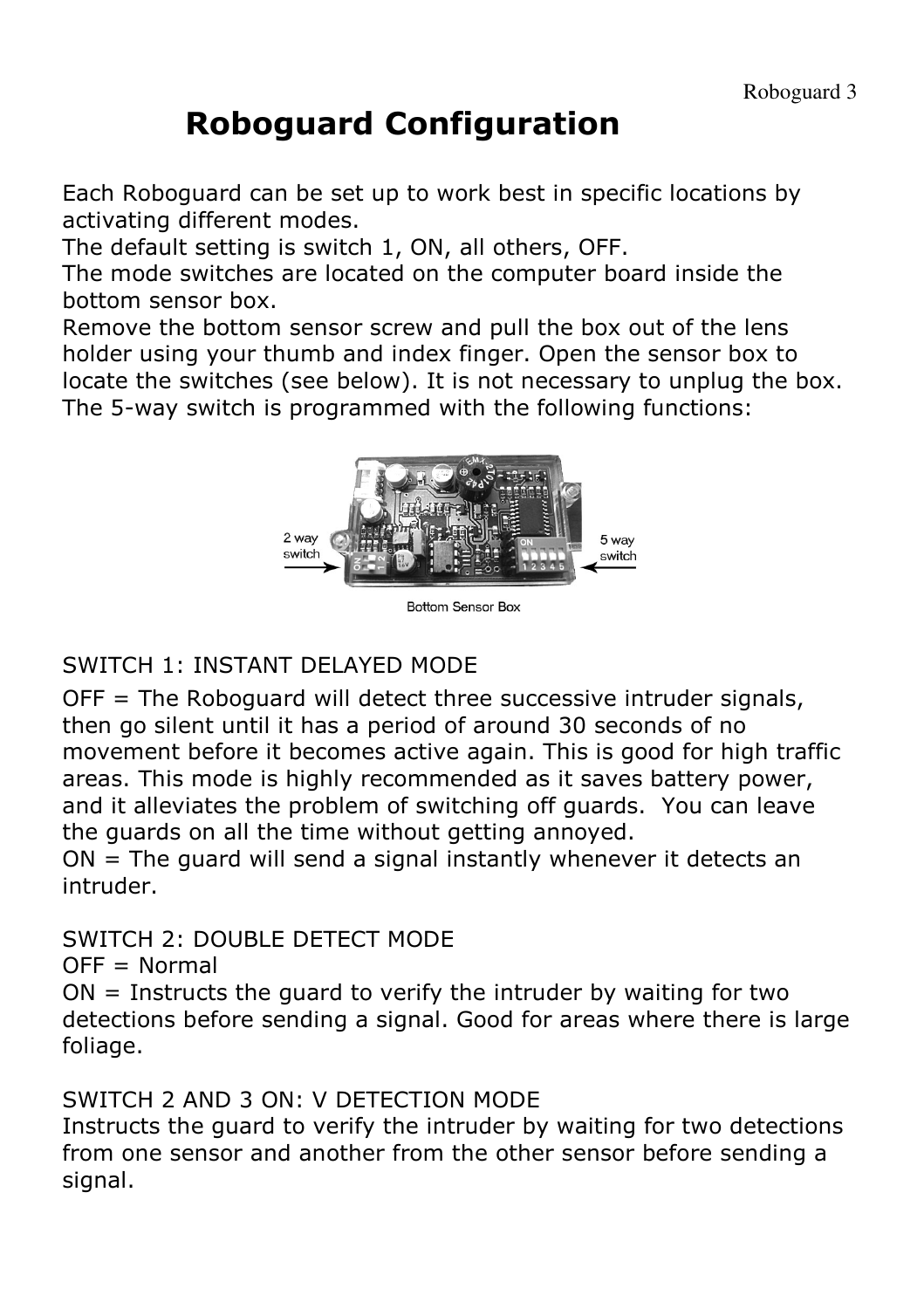SWITCH 4: SKINNY WINDOW MODE

OFF = Roboguard will respond to vertical movement through the beams. It allows a ½ second between breaking top and bottom beams to detect intruder.

 $ON = This mode reduces that tolerance to a ½ second thus allowing$ slow moving branches to break both beams without detecting intruder. Not good for range over 10 metres.

SWITCH 5: DSP MODE

 $OFF = Normal$ 

ON = The guard will use a mathematical algorithm to determine whether an intruder has been spotted and helps to minimise false alarms. It is usually used in industrial applications to filter out electromagnetic energy from electronic/radio equipment.

### Beam Range

The two-way switch box (see picture - above) determines beam range and can be adjusted as follows:

- Full Range (default) Switch 1: OFF, Switch 2: OFF
- 15 20 meter range Switch 1: ON, Switch 2: OFF
- 10-15 meter range Switch 1: ON, Switch 2: ON
- NOTE: Full strength in a small area may cause false alarms. Adjustments should be made to **both** top and bottom sensor boxes.

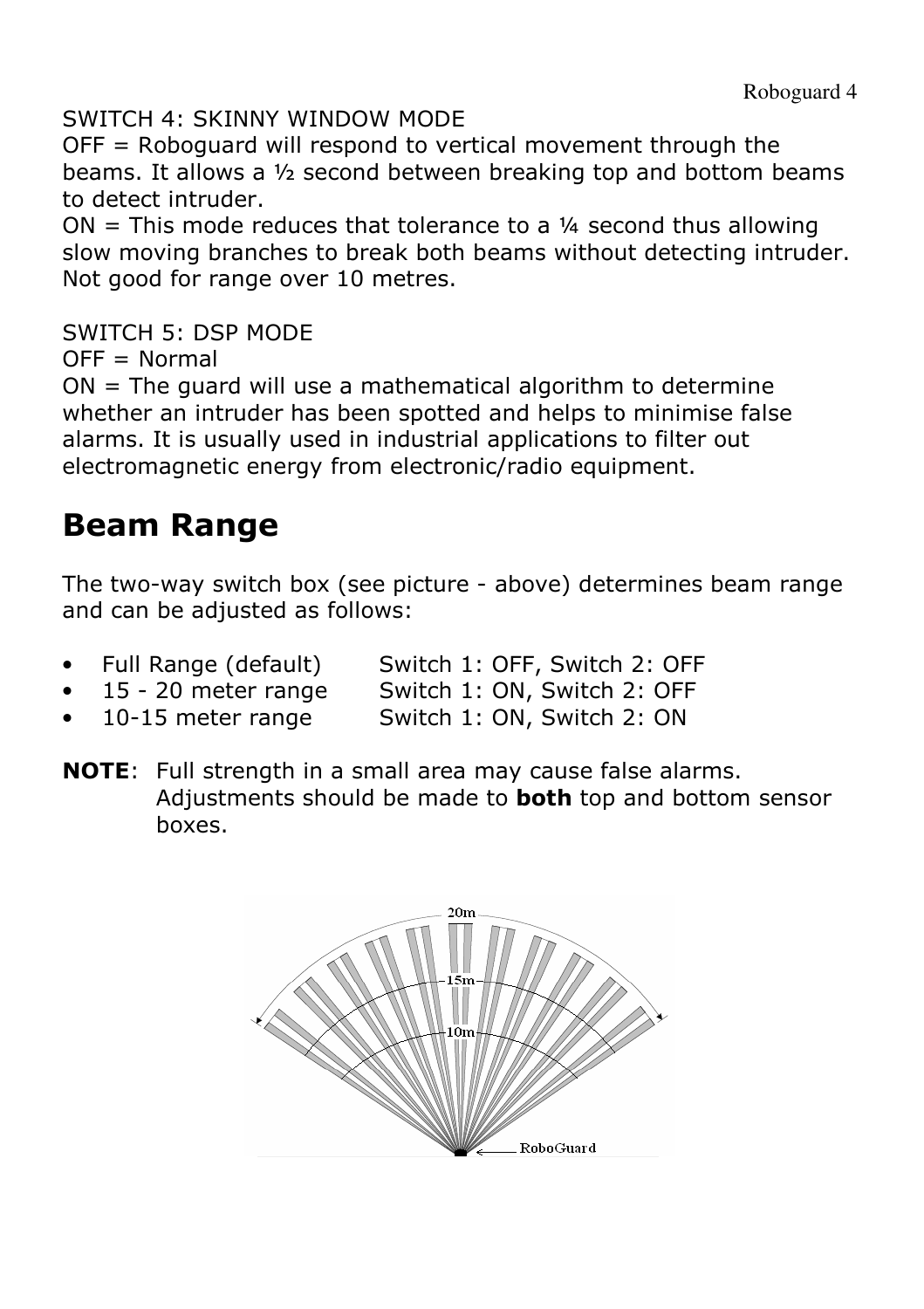## Minimising False Alarms

The Roboguard uses dual pyro-electric cells to look for changes in movement, light and temperature in its field of view. It is therefore extremely important that the guard is installed in a position that does not inadvertently cause the guard to see changes, which could be reported as false alarms.

Identifying false alarms:

- 1. Situations where the guard is exposed to reflections of sunlight reflecting off water or glass.
- 2. Situations where the guard is exposed to warm/cold thermals such as a tar driveways.
- 3. Movement of the structure to which the Roboguard is attached.
- 4. Moving vegetation between the unit and a significant heat-source (such as the sun).
- 5. Poor alignment of the sensor beams (see 'setting up the beam array for optimal performance').

Steps in rectifying constant false alarms:

- 1. Identify what is causing the false alarms.
- 2. Move the Roboguard to exclude the problem object/area, remember the entire area doesn't need to be covered, only such that you will be alerted if someone enters this area.
- 3. Block off the desired beams to exclude problem objects, for example large swaying palm leaves.
- 4. The sensor boxes may have moved during transport and will need to be realigned to the middle position. (See 'Setting up the beam array for optimal performance').
- 5. In some cases it is not possible to solve a problem with any of these suggestions and the Roboguard needs to be reconfigured (See the 'Roboguard Configuration' section).
- 6. Use dog biscuits to run dogs through the beam array in walk-test mode to hear if the beams are set correctly.
- 7. Please contact your local Roboguard dealer if you are not able to solve the problem.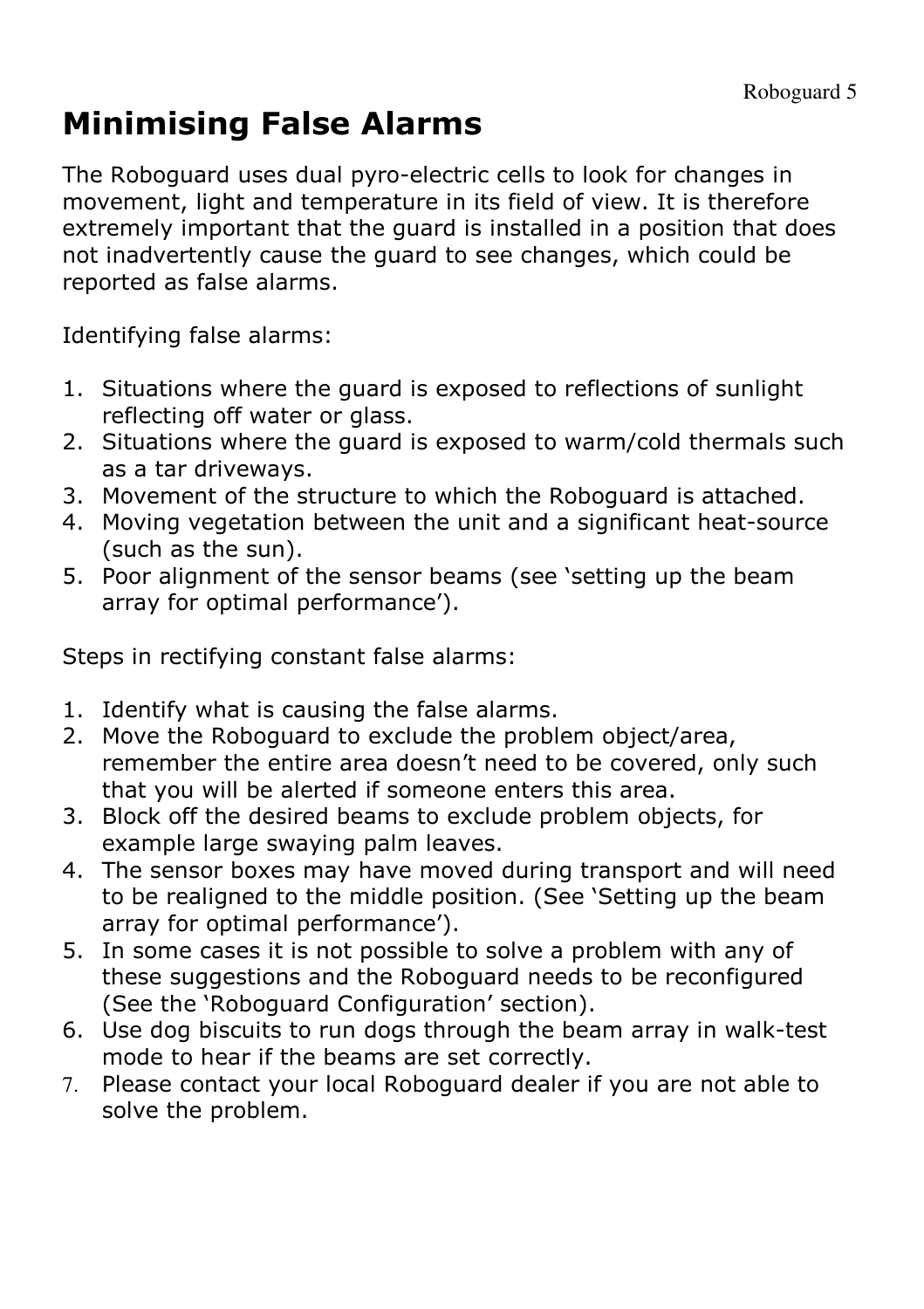### Blocking off Beams

Blocking off of beams is used to narrow the angle of view or to block moving objects such as palm fronds, to prevent false alarms.

Blocking off of a beam is done by first, sliding down the fastener ring and removing the UV stable lens.

Now using black insulation tape block off the area on the main lens that needs blocking.

Use 'walk-test' mode to confirm you have blocked off the area required.

Replace the outer lens.



### Maintenance

Roboguards require basic maintenance in order to keep the system performing optimally.

- You should regularly inspect the guard and remove any signs of infestation (spiders, ants etc). Ants are particularly destructive.
- Check the field of view of the guards for encroaching vegetation.
- Once a year the guard's lenses should be cleaned.

Dust off all insects. Wipe with a dry cloth. Clean the outer and inner Fresnel lenses with warm soapy water.

Clean the pyro- electric cell with a cotton bud. Be careful, do not touch it with your fingers.

If you live at the coast, the top and bottom computer boards (inside the sensor boxes) should be cleaned with thinners and resprayed with Tectyl every 3 years.

It is also advisable to apply silicon sealer around the connector plug on the top and bottom sensor boxes, to improve moisture resistance.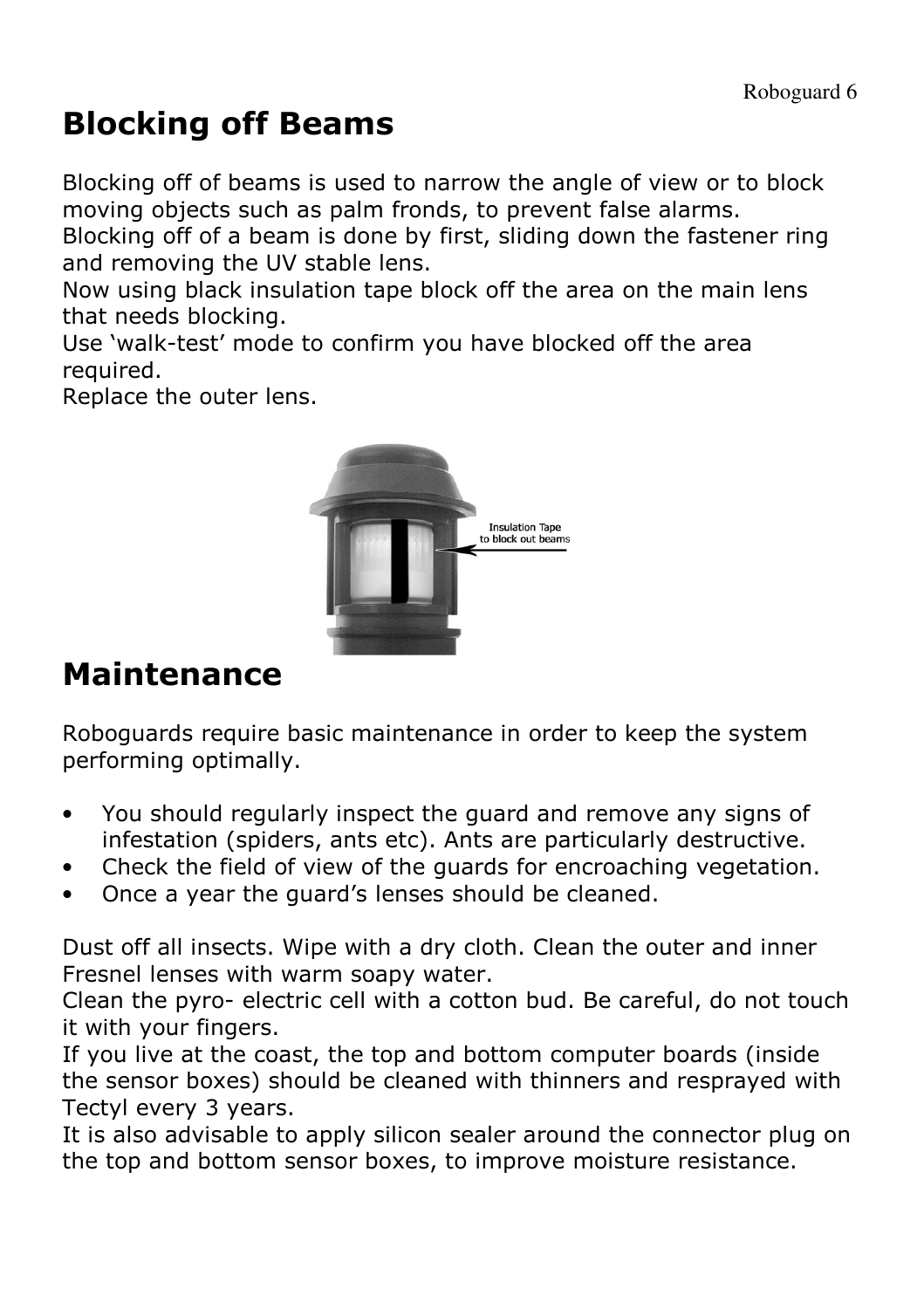## Battery Life

Roboguard batteries should last for a minimum of three years with alkaline batteries and a minimum of one-year using dry cell batteries. The HQ will inform you of weak batteries when it begins to flash the trouble light. Remember that it will continue to function normally and reliably for months with weak batteries. When they get really flat Roboguard will become unstable and may trigger constant false alarms. Take your time, don't panic, "trouble" is picked up way in advance just change them when you can (see "trouble" page in HQ manual).

To change the batteries - loosen the locking bolt, remove the battery cover, pull out the batteries and replace with 8 x C size batteries (preferably alkaline). Make sure the batteries are lined up correctly. There are polarity marks  $(+,-)$  next to the battery spring to assist.

# Additional Info:

- For Maximum Range of beams: remove the **outer lens**. This will compromise water resistance so drill a hole in the bottom of the Guard to let the water out.
- Use mothballs inside the housing to keep ants and other insects out.
- Seal the mounting holes with silicone to keep insects out, or use a bracket and spray the bracket with an exterior insect spray.
- For Maximum PIR life, seal the plastic sensor boxes around the 5-pin plug and wires, with silicon, after making any adjustments to the configuration and range switches.
- If you are having difficulty getting range off a single set of beams that are critical, i.e.: where a single set of beams is monitoring an alleyway. Align the white *inner* main lenses by carefully shifting them to one side or the other (only about 1mm of play).
- For better range you can mount your Roboguard at an angle to follow a roofline or sloping ground.
- Always carry a known, working roboguard with you to diagnose problems. This will allow you to swop out TX and CPU PIR's and check their performance to confirm malfunction.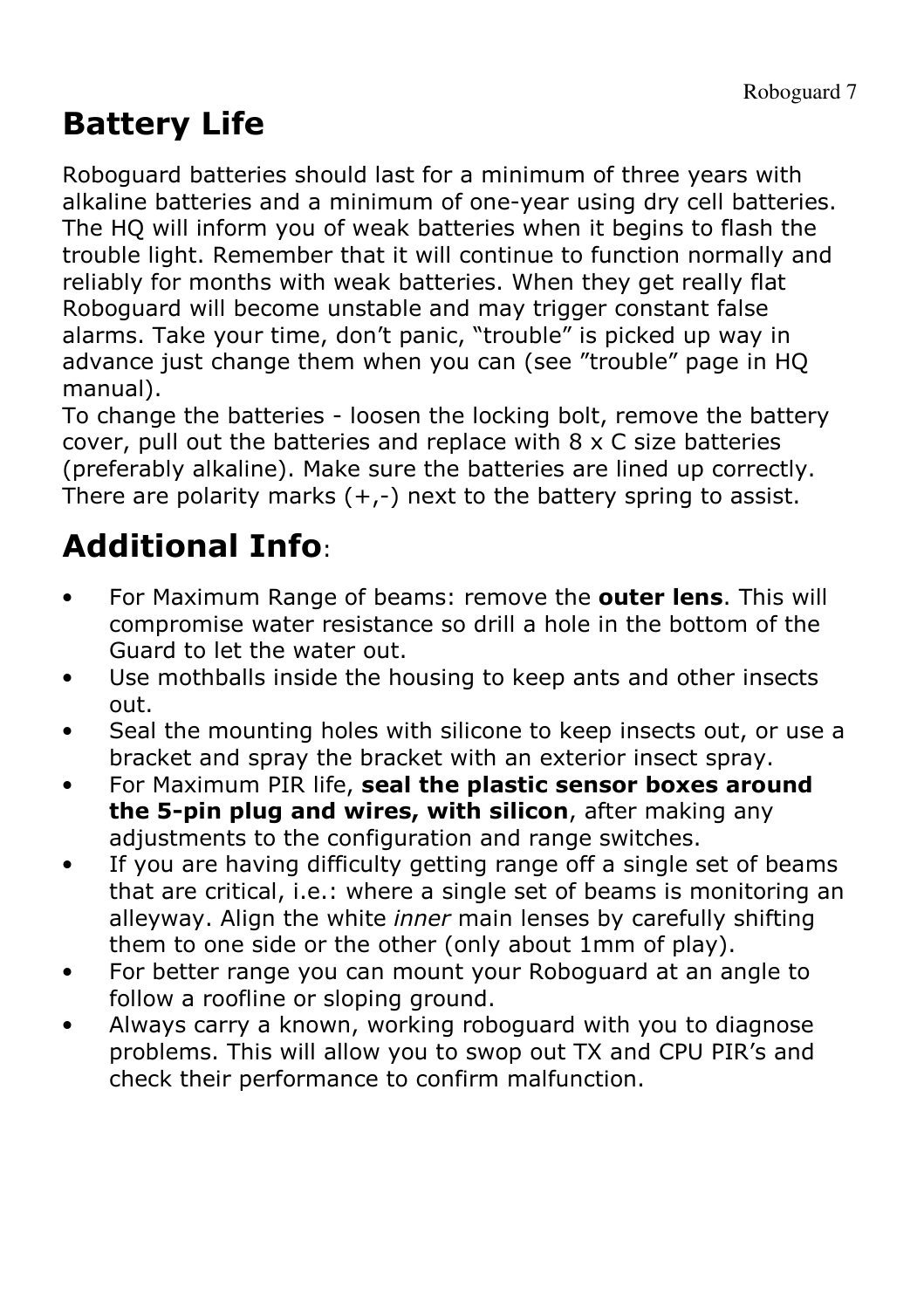



Lens Holder